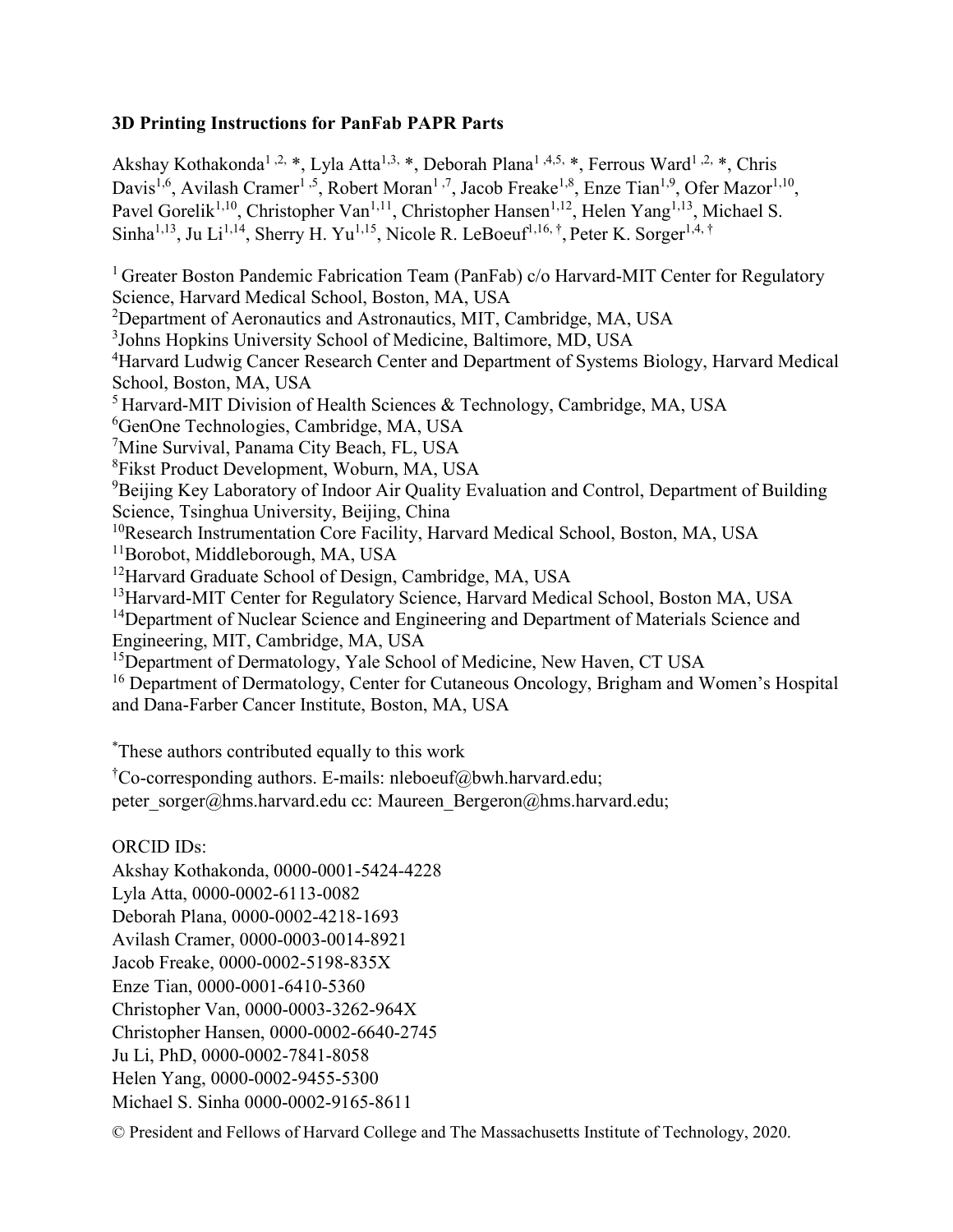Sherry H. Yu: 0000-0002-1432-9128 Nicole R. LeBoeuf, MD, MPH, 0000-0002-8264-834X

Peter Sorger, PhD, 0000-0002-3364-1838

# **INTRODUCTION**

The PanFab PAPR unit was designed in response to the personal protective equipment (PPE) shortages caused by the COVID-19 pandemic. As such, viable tested prototypes were printed in low-cost, readily available materials such as Polyethylene terephthalate – glycol (PETG) polyester polymer on a high-speed fused deposition modeling (FDM) printer. PETG was chosen as the prime material candidate based on preliminary testing for layer adhesion, total part strength, impact resistance, ease of printing, and viability of post-processing. MSLA Resin printing was used to fabricate smaller parts with tighter tolerances. The primary resin used was SirayaTech Blu resin (polyurethane – acrylate copolymer).

While all the prototypes for PanFab Custom and Commercial PAPR's used in design validation testing were 3D printed, all the parts have been optimized for injection molding for high volume production.

This document presents printing settings that were used by the PanFab team in prototyping the Custom PAPR and Commercial PAPR designs. Note that the settings and material should be optimized for the specific printer used in printing the parts.

# PANFAB CUSTOM DESIGN PAPR HOUSING

The PanFab PAPR Custom Design housing has the following components:

- Lid, has integrated female NATO 40 mm threaded connecter for filters
- Bin, which attaches to it all the components to power and control the blower

### Bin with Gasket Recess

The housing parts and Milwaukee Filter Cartridge Cover were printed on a RailCore II 300ZLT FDM 3D printer. The "bin" and "lid" parts must be nominally air-tight, so all air handled by the device must first pass through filters. The printed part can maintain function even without dense infill, but top and bottom layers must be increased, and slight over extrusion (or top layer "ironing" is recommended). Layer height of 300 microns was used with 15% rectilinear infill. Increase



vertical shells to 4 for increased part strength. This part is designed to minimize supports, but still requires support on the gasket seal overhang, and threaded outlet. The threads on the outlet will need to be manually finished, and this can be accomplished with a cylindrical file (or m3

© President and Fellows of Harvard College and The Massachusetts Institute of Technology, 2020.